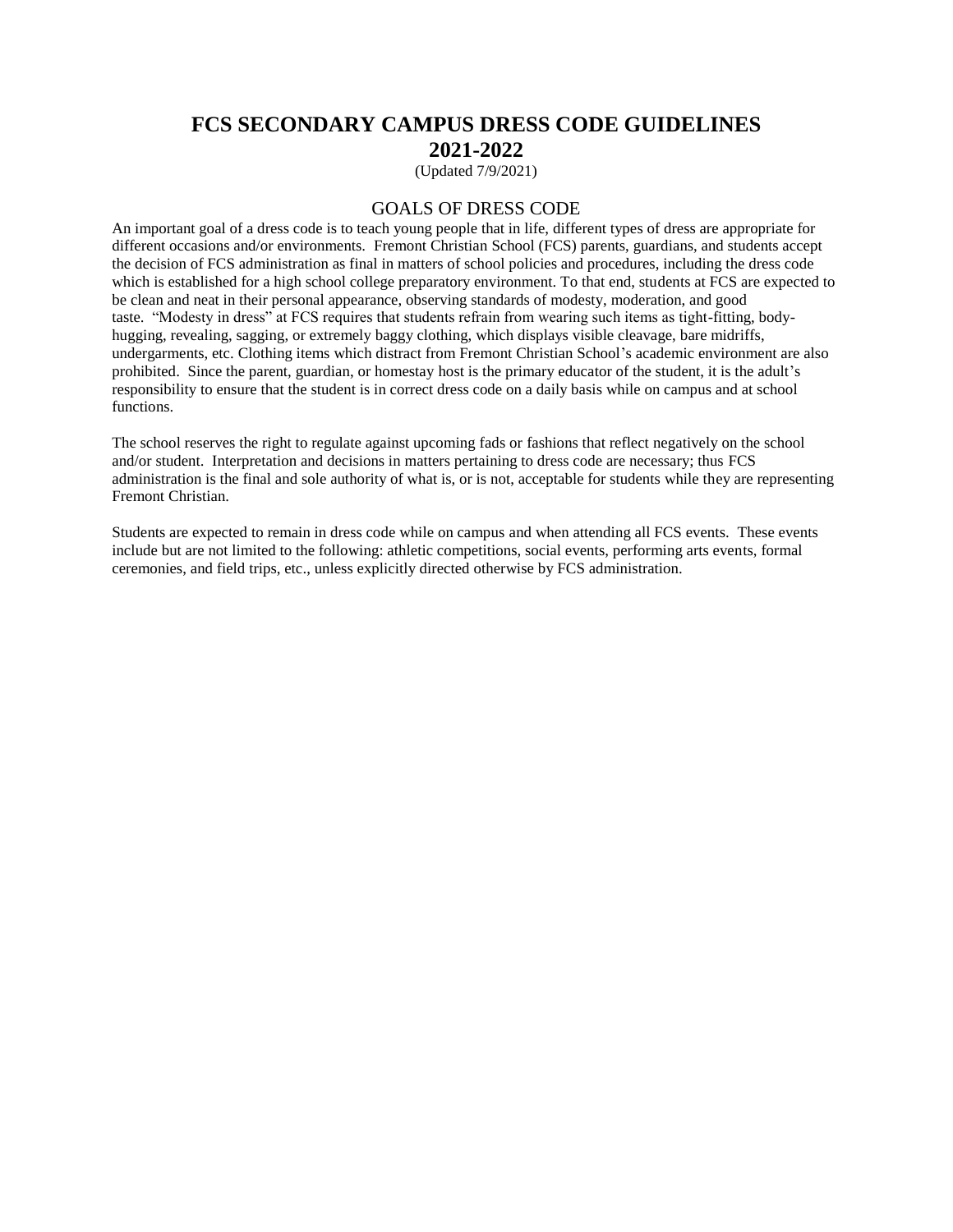IF A CLOTHING ITEM IS NOT ADDRESSED IN THE INFORMATION BELOW, ASSUME IT IS NOT ALLOWED. YOU MAY CHECK AN ITEM WITH AN ADMINISTRATOR BEFORE WEARING THE ITEM TO SCHOOL

| <b>Shirts</b>           | Black or white polo shirts purchased from an online or local uniform retailer<br>$\bullet$              |
|-------------------------|---------------------------------------------------------------------------------------------------------|
|                         | Current year, approved FCS uniform, USB, and USSE T-shirts                                              |
|                         | Current year, club shirts/sweatshirts (approved by the principal) are allowed on Club days<br>$\bullet$ |
|                         | as noted in the Daily Bulletin                                                                          |
|                         | Approved Senior class t-shirts/sweatshirts may be worn every day.                                       |
| Pants/Shorts            | Pants/shorts must fit properly, body hugging or oversized pants may not be worn<br>$\bullet$            |
|                         | Pants/shorts must be made of uniform-style materials like cotton twill. Materials like                  |
|                         | fleece, polyester, nylon, denim, and other casual or sport fabrics may not be worn.                     |
|                         | Acceptable colors: khaki (tan) or black                                                                 |
|                         | Shorts must be no more than 4" above the knee when in a kneeling position<br>٠                          |
|                         | Pants/shorts must be hemmed properly with no holes and fraying                                          |
| Skirts/Skorts           | Uniform skirt or skort must fit properly, body hugging skirts may not be worn<br>$\bullet$              |
|                         | Skirts/skorts must be made of uniform-style materials like cotton twill. Materials like                 |
|                         | fleece, polyester, nylon, denim, leather, and other casual or sport fabrics may not be                  |
|                         | worn.                                                                                                   |
|                         | Acceptable colors: khaki(tan) or black                                                                  |
|                         | Straight or pleated uniform style                                                                       |
|                         | All skirts/skorts must be no more than 4" above the knee when in a kneeling position.                   |
| Sweatshirts             | FCS uniform sweatshirts are to be purchased through the school office.<br>$\bullet$                     |
| <b>Jackets</b>          | Approved FCS Letter jacket<br>$\bullet$                                                                 |
|                         | Black or black/grey jackets (small logos/details in other colors are acceptable)<br>٠                   |
|                         | Sweatshirts (hoodies) with zippers or pullovers are not considered jackets!                             |
| <b>Layered Clothing</b> | School uniform items may be layered<br>$\bullet$                                                        |
|                         | Plain white or black, long sleeved shirts with no hoods may be worn under uniform shirts<br>$\bullet$   |
| Hats                    | School beanies with the FCS logo are allowed to be worn outside only and may be<br>$\bullet$            |
| Headcoverings           | purchased in the school office                                                                          |
|                         | Uniform sweatshirt hoods may be worn only outdoors<br>٠                                                 |
|                         | No other head coverings are allowed (i.e. no bandannas, no hats, no scarves, no baseball<br>$\bullet$   |
|                         | hats)                                                                                                   |
|                         | Outerwear with hoods: Hoods may not be worn in class                                                    |
| PE Uniforms             | Required for students in grades 7-12 taking a PE class on campus<br>$\bullet$                           |
|                         | PE Uniforms are purchased through the secondary office                                                  |

# **SCHOOL UNIFORM DRESS CODE**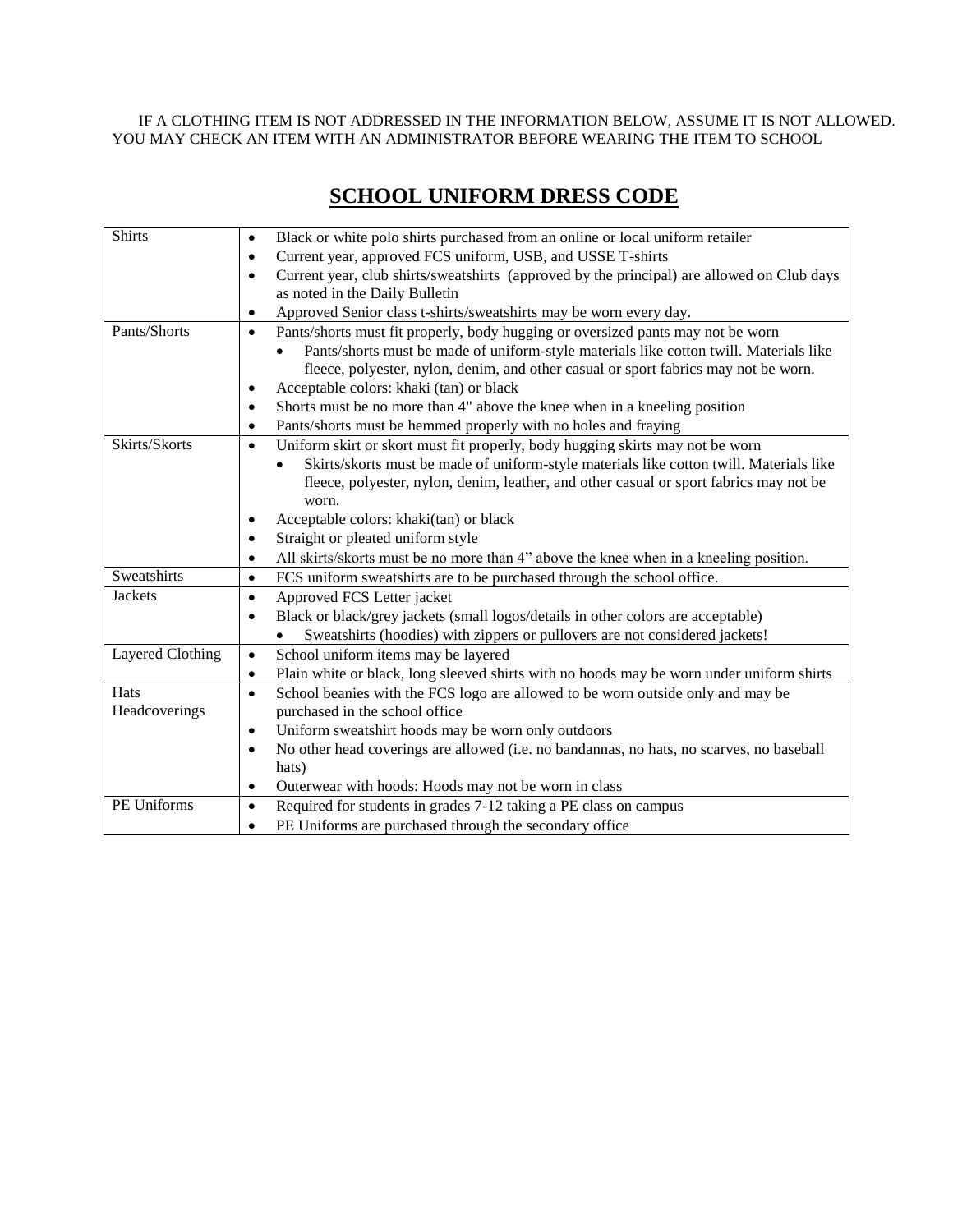### **UNIFORM AND SPECIAL DRESS ACCESSORIES GUIDELINES**

In addition to the Fremont Christian School Uniform or Special Dress requirements, the following Uniform and Special Dress Accessories Guidelines must also be followed.

The following are considered unacceptable for girls and boys at all times unless notified otherwise:

- Tattoos (permanent, temporary, or henna) and any writing on skin
- Any religious dress or religious symbols on accessories that are not representative of either the FCS or Harbor Light Church Statement of Faith.
- Any accessories that advertise or promote which have not been pre-approved by the Head of School.

|                    | <b>Girls</b>                                                                                                                                                                                                                                                                                                                                                              | <b>Boys</b>                                                                                                                                                                                                                                                                                                                                                                                                                                                                                                                                                                                                                                                                                                                                                                                                                           |  |  |  |
|--------------------|---------------------------------------------------------------------------------------------------------------------------------------------------------------------------------------------------------------------------------------------------------------------------------------------------------------------------------------------------------------------------|---------------------------------------------------------------------------------------------------------------------------------------------------------------------------------------------------------------------------------------------------------------------------------------------------------------------------------------------------------------------------------------------------------------------------------------------------------------------------------------------------------------------------------------------------------------------------------------------------------------------------------------------------------------------------------------------------------------------------------------------------------------------------------------------------------------------------------------|--|--|--|
| Jewelry            | No New Age, Occult, mystical or<br>$\bullet$<br>skull accessories<br>Earrings no more than 7 total and<br>$\bullet$<br>no flesh tunnels type or gauges.<br>No more than 5 total bracelets, 5<br>$\bullet$<br>total necklaces, and 5 total rings.<br>No facial or body piercing except<br>$\bullet$<br>girl's pierced ears<br>No spiked or stud style jewelry<br>$\bullet$ | No New Age, Occult, mystical or skull<br>$\bullet$<br>accessories<br>No earrings<br>$\bullet$<br>No more than 5 total bracelets, 5 total<br>$\bullet$<br>necklaces, and 5 total rings.<br>No facial or body piercings including<br>$\bullet$<br>gauges and flesh tunnels<br>No spiked or stud-style jewelry<br>$\bullet$                                                                                                                                                                                                                                                                                                                                                                                                                                                                                                              |  |  |  |
| Hair               | No radical haircuts, striping or<br>$\bullet$<br>designing by shaving<br>Subtle natural colors<br>$\bullet$                                                                                                                                                                                                                                                               | Must be neat, clean, and well-groomed<br>$\bullet$<br>in appearance, bangs out of the eyes,<br>back/ear length no longer than top of<br>shoulders/bottom of neck.<br>No radical haircuts, striping or designing<br>$\bullet$<br>by shaving<br>Subtle natural colors<br>$\bullet$<br>Thin, plain headbands or elastic bands<br>may be used to keep hair in the neat,<br>well-groomed style.<br>Students may not grow facial hair that<br>$\bullet$<br>results in beards, mustaches, or<br>sideburns below the ear. Students are<br>expected to shave as needed to<br>maintain a neat, clean appearance.<br>Because a "neat, clean appearance" is a<br>subjective standard, it is expected that<br>students will cooperate with all school<br>decisions regarding facial hair.<br>Hair Donation Programs: See additional<br>information |  |  |  |
| Shoes              | Shoes are to have a back or back strap<br>$\bullet$                                                                                                                                                                                                                                                                                                                       |                                                                                                                                                                                                                                                                                                                                                                                                                                                                                                                                                                                                                                                                                                                                                                                                                                       |  |  |  |
|                    | Shoes without backs or back strap, flip flops, sport slides, slippers, or shower<br>$\bullet$<br>sandals are never acceptable                                                                                                                                                                                                                                             |                                                                                                                                                                                                                                                                                                                                                                                                                                                                                                                                                                                                                                                                                                                                                                                                                                       |  |  |  |
| Hats/Headcoverings | $\bullet$<br>No change from School Uniform Dress Code                                                                                                                                                                                                                                                                                                                     |                                                                                                                                                                                                                                                                                                                                                                                                                                                                                                                                                                                                                                                                                                                                                                                                                                       |  |  |  |
| Make up            | Junior High: very little make-up<br>$\bullet$<br>High School: no extreme make-up<br>$\bullet$                                                                                                                                                                                                                                                                             | None                                                                                                                                                                                                                                                                                                                                                                                                                                                                                                                                                                                                                                                                                                                                                                                                                                  |  |  |  |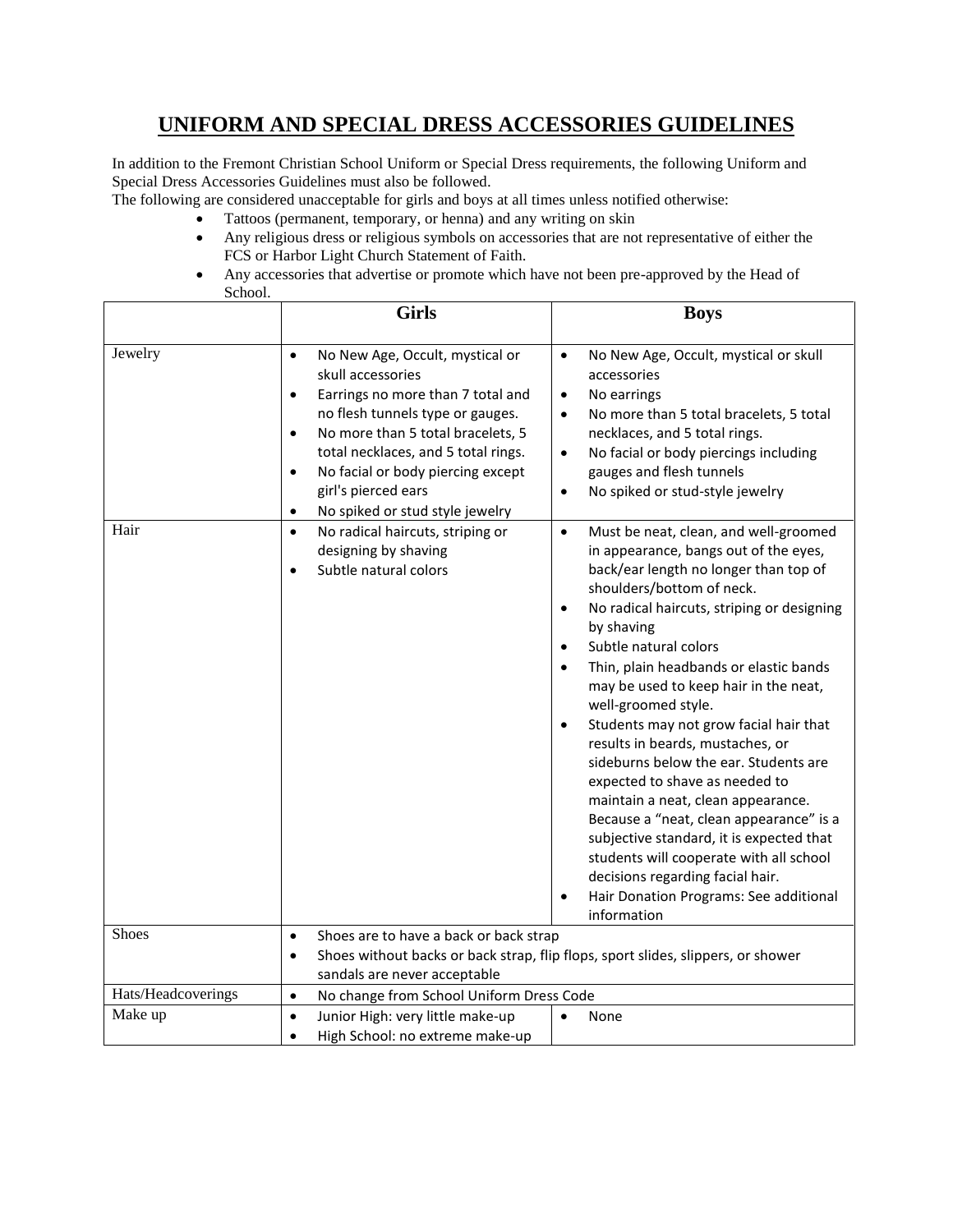#### **STUDENT SPECIAL DRESS GUIDELINES**

Days are announced in the Daily Bulletin

These guidelines are for any on-campus or off-campus events sponsored by FCS.

| Pants/Shorts<br>Skirts/Skorts – Girls<br>only<br>Shirts/Tops | All<br><b>Boys</b> | Pants which fall at or below the knee may be worn (i.e. capris or cropped<br>$\bullet$<br>pants, athletic wear that falls below the knee, or other bottoms that fall<br>below the knee)<br>Only uniform shorts (no shorter than 4" from the knee) may be worn on<br>$\bullet$<br>free dress days.<br>Jeans/pants must be hemmed, without holes or fraying<br>$\bullet$<br>Form-fitting or body hugging styles are not allowed.<br>$\bullet$<br>Poly-blend athletic training or track pants without holes or frayed hems<br>$\bullet$<br>No Pajama bottoms, fleece type pants/sweats, etc. are allowed<br>$\bullet$<br>All regular uniform guidelines for fit apply<br>$\bullet$<br>T-shirt okay with the following exceptions: no plain white, no<br>$\bullet$ |
|--------------------------------------------------------------|--------------------|----------------------------------------------------------------------------------------------------------------------------------------------------------------------------------------------------------------------------------------------------------------------------------------------------------------------------------------------------------------------------------------------------------------------------------------------------------------------------------------------------------------------------------------------------------------------------------------------------------------------------------------------------------------------------------------------------------------------------------------------------------------|
|                                                              |                    | objectionable pictures, writings or secular music groups                                                                                                                                                                                                                                                                                                                                                                                                                                                                                                                                                                                                                                                                                                       |
|                                                              |                    | No tanks, muscle shirts, PE tops, or bare midriffs<br>$\bullet$                                                                                                                                                                                                                                                                                                                                                                                                                                                                                                                                                                                                                                                                                                |
|                                                              | Girls              | T-shirts - same as boys<br>$\bullet$                                                                                                                                                                                                                                                                                                                                                                                                                                                                                                                                                                                                                                                                                                                           |
|                                                              |                    | Sleeveless shirts okay (sleeveless means fabric covers shoulder<br>$\bullet$                                                                                                                                                                                                                                                                                                                                                                                                                                                                                                                                                                                                                                                                                   |
|                                                              |                    | completely and does not have a large opening showing undergarments.)                                                                                                                                                                                                                                                                                                                                                                                                                                                                                                                                                                                                                                                                                           |
|                                                              |                    | No see-through material shirts/sweaters (mesh, lace, etc.) even if<br>$\bullet$                                                                                                                                                                                                                                                                                                                                                                                                                                                                                                                                                                                                                                                                                |
|                                                              |                    | wearing a tank-top underneath                                                                                                                                                                                                                                                                                                                                                                                                                                                                                                                                                                                                                                                                                                                                  |
|                                                              |                    | No tanks, bare midriffs, or croptops<br>$\bullet$                                                                                                                                                                                                                                                                                                                                                                                                                                                                                                                                                                                                                                                                                                              |
| <b>Shoes</b>                                                 | All                | No change from that stated in Uniform Accessories Guidelines<br>$\bullet$                                                                                                                                                                                                                                                                                                                                                                                                                                                                                                                                                                                                                                                                                      |
| Jewelry                                                      | All                | No change from that stated in Uniform Accessories Guidelines<br>$\bullet$                                                                                                                                                                                                                                                                                                                                                                                                                                                                                                                                                                                                                                                                                      |
| Hair/Hats/Head                                               | All                | No change from that stated in Uniform Guidelines<br>$\bullet$                                                                                                                                                                                                                                                                                                                                                                                                                                                                                                                                                                                                                                                                                                  |
| Coverings                                                    |                    |                                                                                                                                                                                                                                                                                                                                                                                                                                                                                                                                                                                                                                                                                                                                                                |
| Make up                                                      | All                | No change from that stated in Uniform Accessories Guidelines<br>$\bullet$                                                                                                                                                                                                                                                                                                                                                                                                                                                                                                                                                                                                                                                                                      |